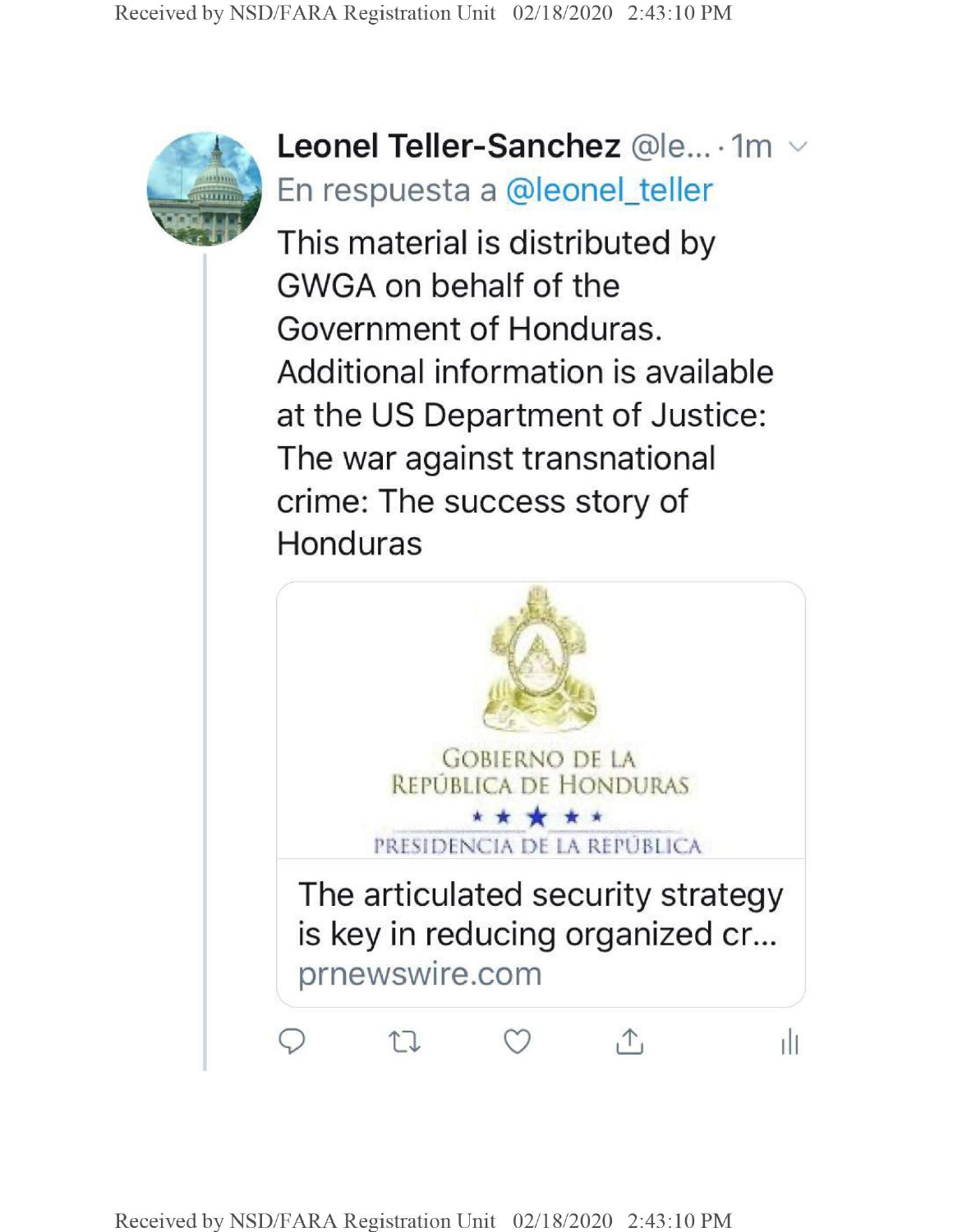## **eets Tweets y respuestas Multimedia**



**Leonel Teller-Sanchez** @le... - 3d @POTUS @VP @SpeakerPelosi @SecPompeo @WHAAsstSecty @SenatorRisch @SenatorMenendez @marcorubio @SenatorCardin @SenJackReed @RepEliotEngel @RepMcCaul @RepSires @RepRooney @Southcom The war against transnational crime: The success story of Honduras

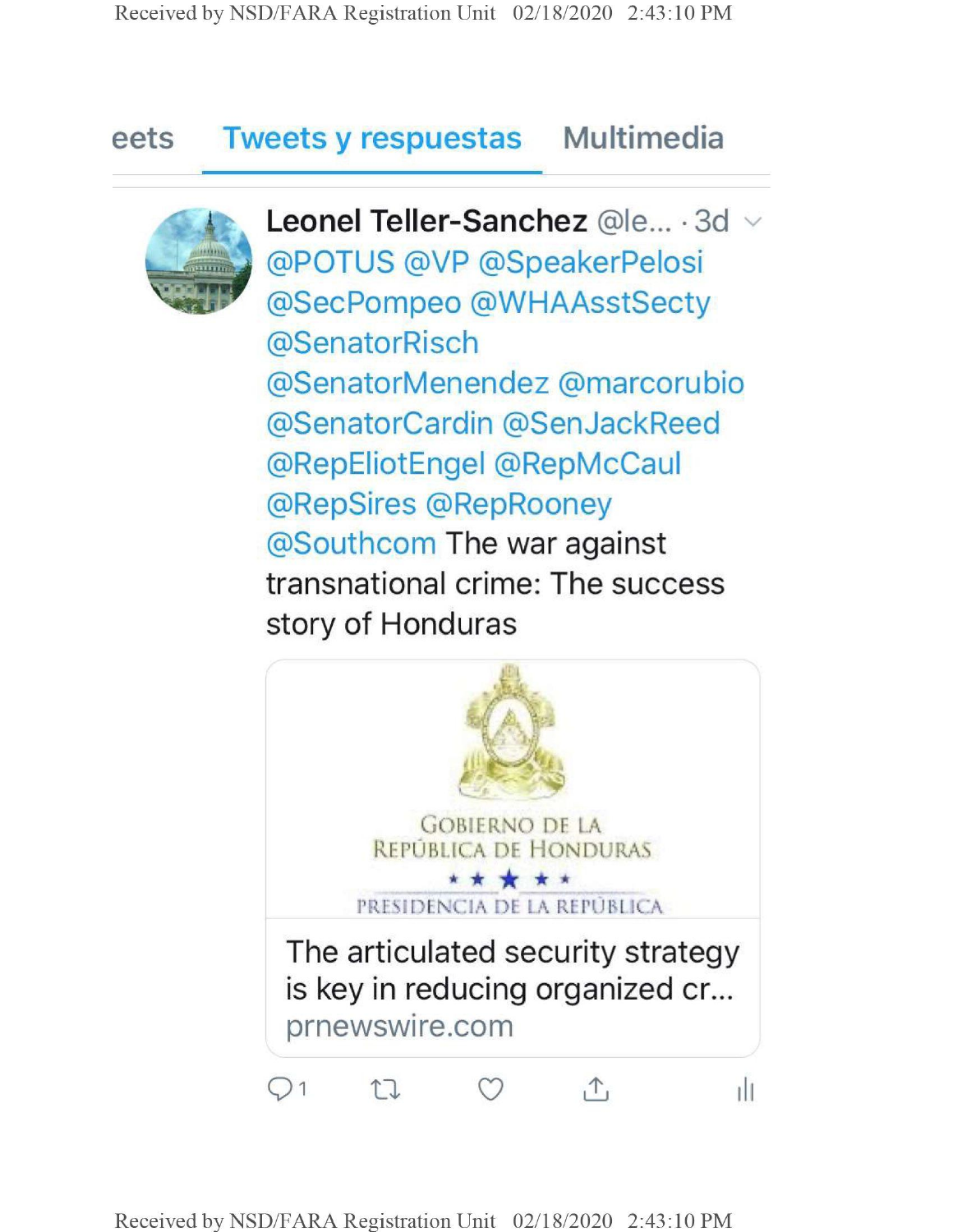## The articulated security strategy is key in reducing organized crime in Honduras



NEWS PROVIDED BY **Cobierno de la Pepublica de Honduras —** Feb 12, 2020,19:22 ET

TEGUCIGALPA, Honduras, Feb. 12, 2020 /PRNewswire/ -- For the first time in its history, Honduras has an articulated security strategy with strengthened, certified and equipped justice operators who wage a daily war against organized crime, specifically against drug trafficking and gangs.

"The sound progress against insecurity and narcotrafficking in Honduras is the result of decisive actions for taking thousands of criminals out of circulation," said Deputy Security Minister Luis Suazo.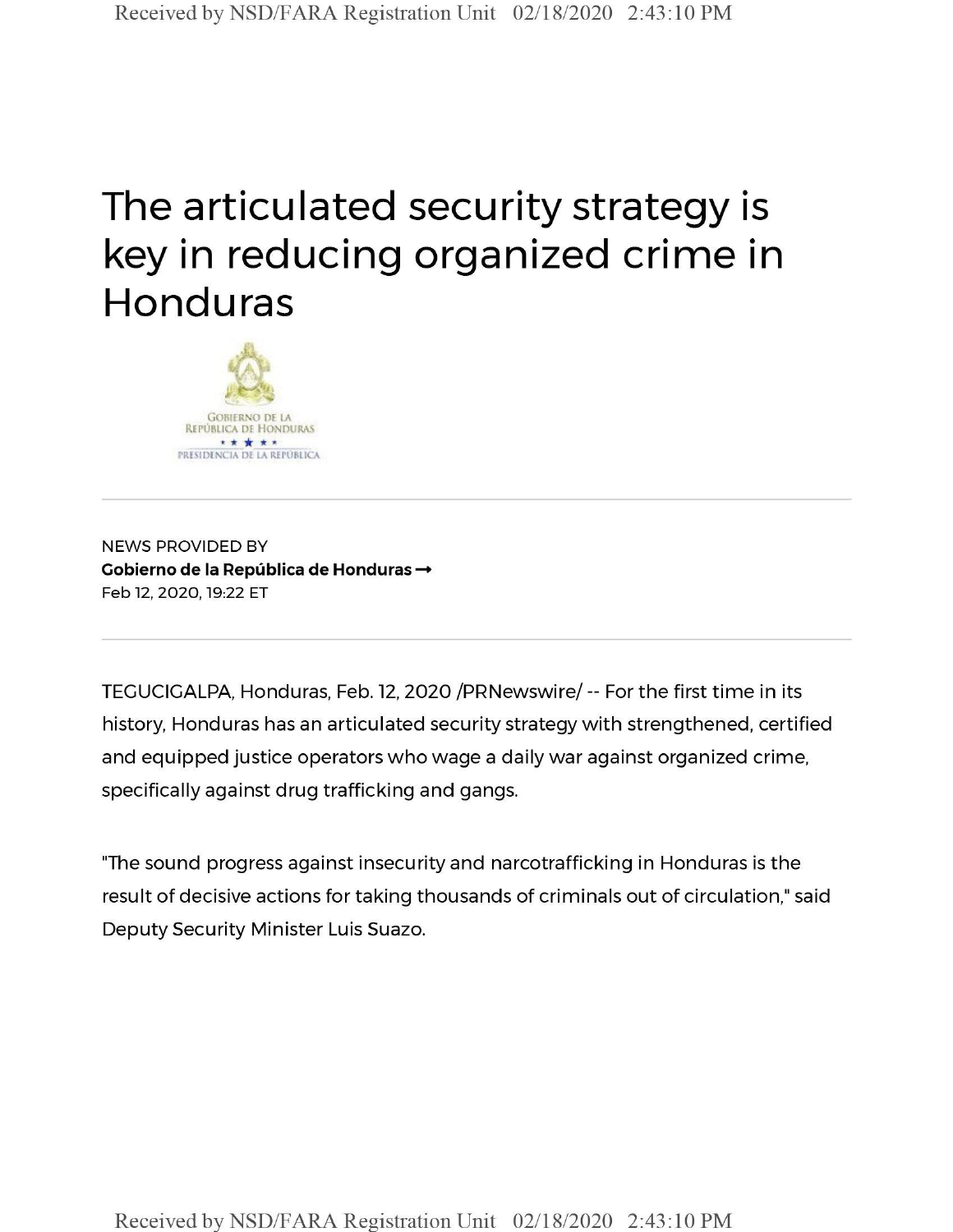Among the measures promoted by President Juan Orlando Hernández to achieve a true transformation in the security bodies are the legislative reforms, creation of elite forces, police depuration and the strengthening of security operators, which today count with equipment and technology tools for scientific and technical research, Suazo explained.

The strengthening of the justice organisms derives from the approval of several laws, mostly promoted by the Honduran president when he was head of the National Congress, such as the Law of Extradition, Law of the Military Police for Public Order, Organic Law of the Police, Law of the Police Career, Law of National Intelligence, Population Security Law, Special Law of the National Defense and Security Council and the reform to the National Penitentiary Institute.

Another cornerstone of the Hernández administration's strategy is the nationallevel inter-agency task force *(Fuerza Naciortal de Seguridad Interinstitucional -* FUSINA), which brings together Armed Forces, National Police, Directorate of Investigations and Intelligence, and representatives of the Ministers of Defense and Public Security and the Supreme Court of Justice, to successfully coordinate efforts against organized crime, gangs and extortionists and to restore urban security.

The intervention of the National Police, which was infiltrated by organized crime and criminal gangs, was key to cleaning up the structure of the institution, through a purging process that had the backing of the church and civil society.

Along with ongoing efforts to root out corruption in the police force, President Hernández also promoted the creation of special forces that have become a threat to criminal gangs such as the Military Police for Public Order (PMOP), the Police Investigation Directorate (DPI), the National Directorate of Investigations and Intelligence (DNII) and the Communications Intervention Unit (UIC).